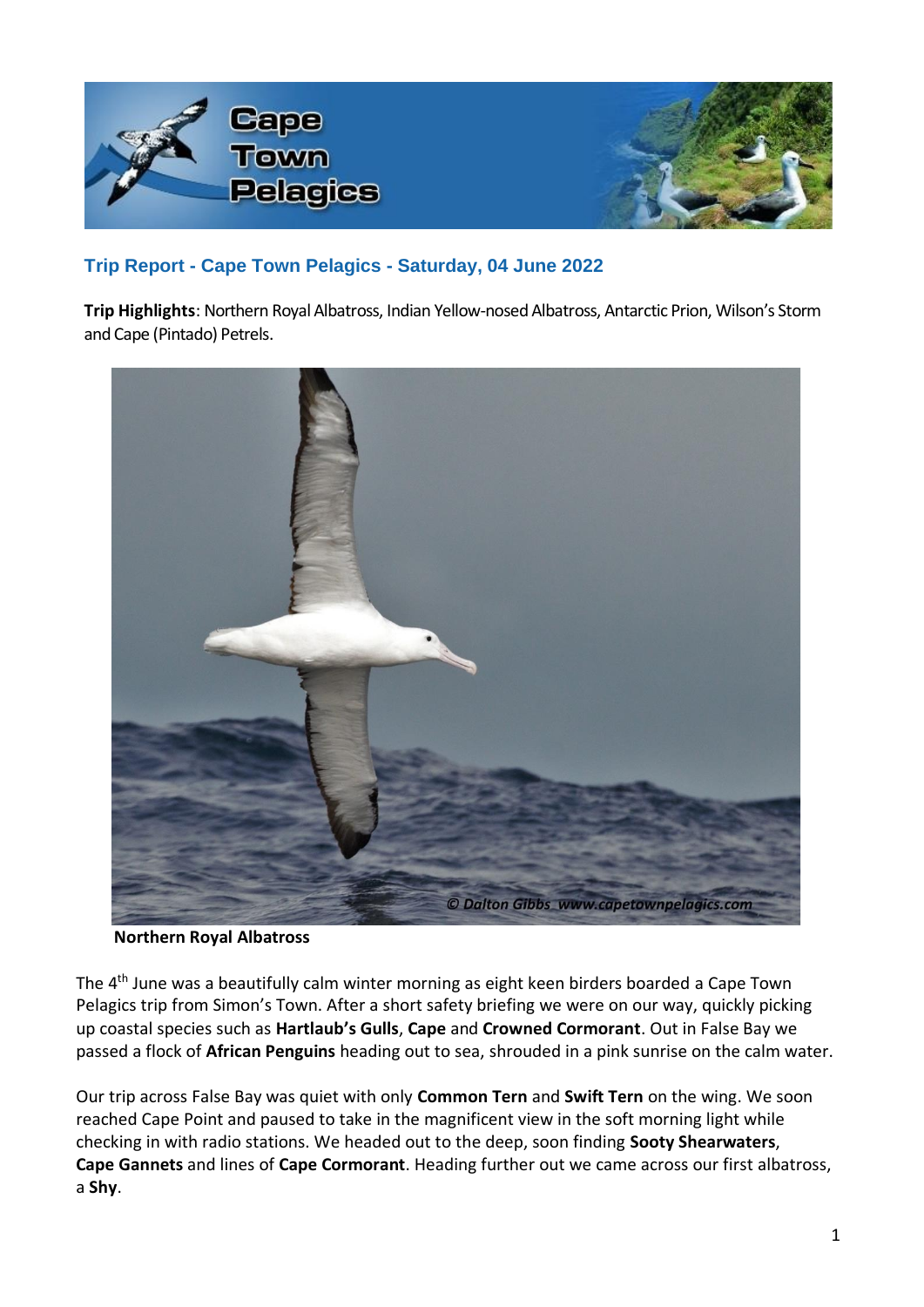We picked up on the radar a trawler far out at the 30 nautical mile mark and we headed for her. On the way we encountered small groups of **Antarctic Prions**, while a **Sub-Antarctic Skua** followed us for a while thinking there was a meal to be had. Heading toward the trawler a few **Cory's Shearwater** appeared, followed by a young **Indian Yellow-nosed Albatross**.



 **Antarctic Prion**

The trawler was the "Umlobi" out of Cape Town but just before we got to her, we started to come across large numbers of birds which included our first **Cape** (**Pintado) Petrel** and **Wilson's Storm Petrels** dancing on the calm water. We got within a few hundred metres from the trawler when amongst the large number of **Shy** and **Black-Browed Albatross** there was a call of "White-backed" and we quickly saw a **Northern Royal Albatross** come past us. This huge bird circled us a few times and gave good views before disappearing amongst the mass of birds behind the trawler. We were to see what appeared to be this individual three times while out in the deep.

We remained behind the trawler for some two hours, picking up good views of all the species including several **Southern** and **Northern Giant Petrels**. Large flocks of albatross mixed with **Whitechinned** and **Pintado Petrels**, while **Antarctic Prions, Sooty Shearwaters** and **Wilson's Storm Petrels** drifted through.

A dozen or so **Sub-Antarctic (Brown) Skuas** hung in the air off the side of the trawler as they used the lift generated by the boat to get a free ride and scan the area for food. After midday, as we were about to leave the trawler and head for home two whales blew close to us. We had views of their dorsal fins showing us that these were either **Sei Whales** or the deep sea population of **Bryde's Whales**.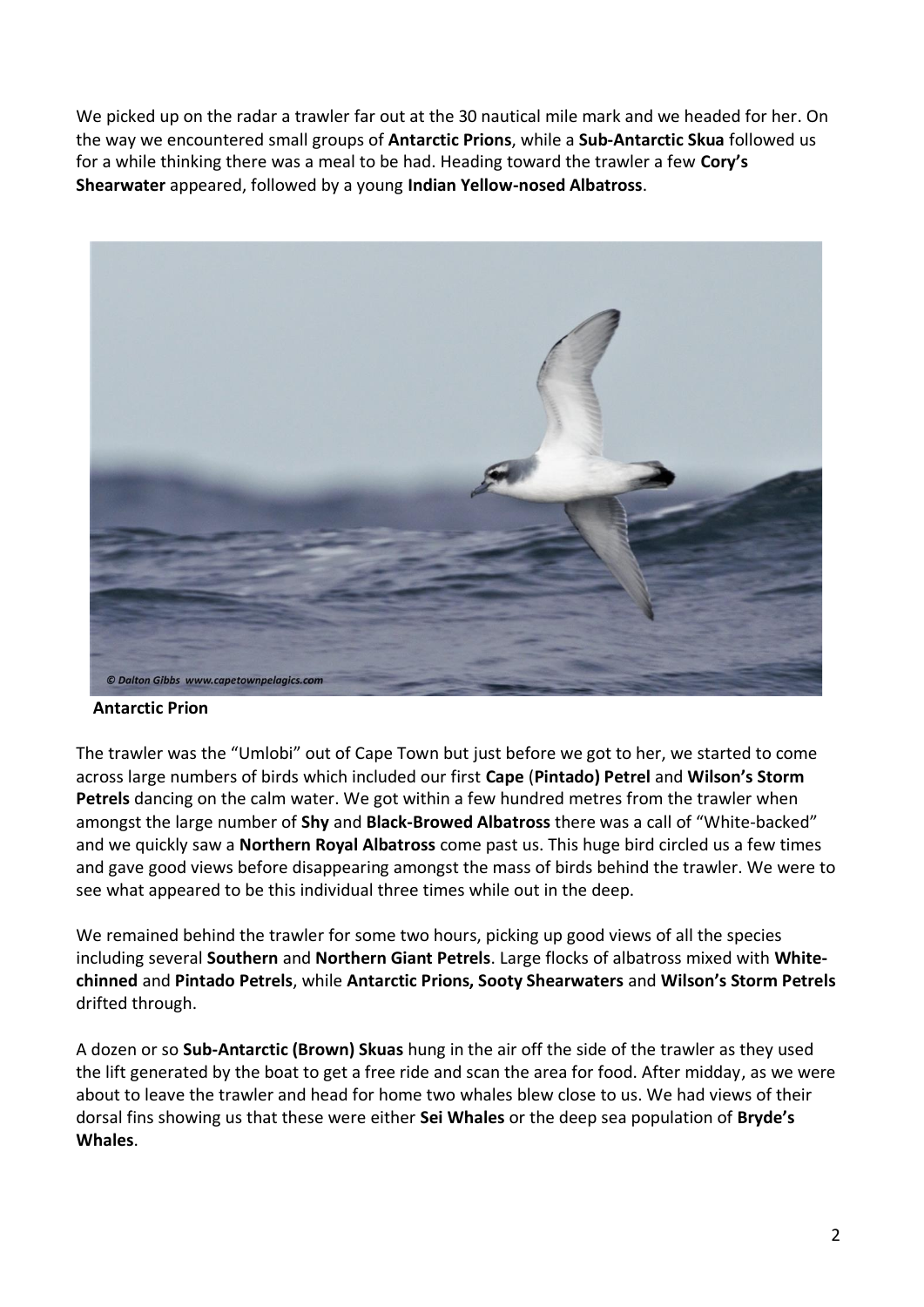The trip home was quiet and soon we were in the sheltered waters of False Bay and had lunch under the Cape Point cliffs. After lunch we travelled across False Bay, coming to the Castle Rock cormorant colony. Here we found **White-breasted**, **Cape Cormorants**, and **Bank Cormorants**, whilst the adjacent rocks held an **African Black Oystercatcher**. The rocks also held a colony of **Cape Fur Seals** which loafed about in the sun and dived into the surf. We made our way back to Simon's Town Harbour, being greeted by flocks of **Cape** and **White-breasted Cormorants** on the buoy lines in the harbour.

## **Bird species seen and approximate numbers:**

Northern Royal Albatross - 1 Shy Albatross – 70 Black-browed Albatross – 150 Indian Yellow-nosed Albatross – 3 Sub-Antarctic (Brown) Skua – 12 White-chinned Petrel – 100 Antarctic Prion – 10 Cape (Pintado) Petrel – 50 Northern Giant Petrel – 6 Southern Giant Petrel - 6 Wilson's Storm-Petrel – 150 Sooty Shearwater – 100 Cory's Shearwater – 8 Cape Gannet – 20

## **Coastal Species:**

Swift Tern Common Tern Hartlaub's Gull Kelp Gull Cape Cormorant Bank Cormorant Crowned Cormorant – 1 White-breasted Cormorant African Penguin – 80 African Black Oystercatcher – 1

## **Mammals:**

Cape Fur Seal Sei or Bryde's Whale (deep water population) - 2

Trip report: Cape Town Pelagics guide - [Dalton Gibbs](https://www.capetownpelagics.com/pelagics_about_who.htm#Dalton)